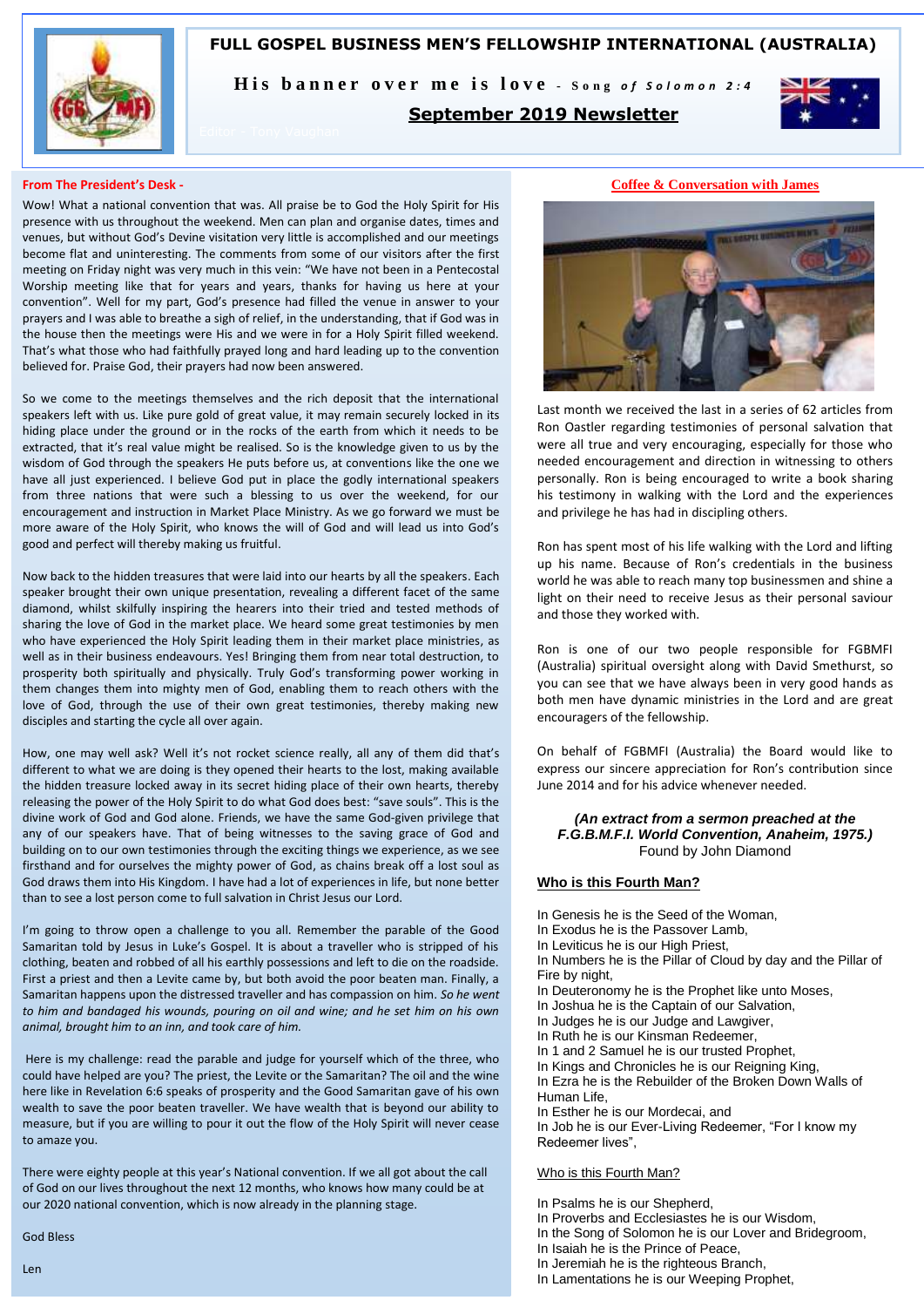In Ezekiel he is the wonderful Four-Faced Man, and In Daniel the Fourth Man in Life's Fiery Furnaces.

#### Who is this Fourth Man?

In Hosea he is the Faithful Husband, "Forever married to the backslider",

- In Joel he is the Baptizer with the Holy Ghost and Fire,
- In Amos he is our Burden-Bearer,
- In Obadiah he is the Mighty to Save,
- In Jonah he is our great Foreign Missionary,
- In Micah he is the Messenger of Beautiful Feet,
- In Nahum he is the Avenger of God's Elect,
- In Habakkuk he is God's Evangelist, crying, "Revive thy work in the midst of the years",
- In Zephaniah he is our Saviour,
- In Haggai he is the Restorer of God's Lost Heritage, In Zechariah he is the Fountain opened up in the House of David for Sin and Uncleanness, In Malachi he is the Sun of Righteousness, rising with healing in His Wings.

### Who is this Fourth Man?

In Matthew he is the Messiah,

- In Mark he is the Wonder-Worker,
- In Luke he is the Son of Man,
- In John he is the Son of God,
- In Acts he is the Holy Ghost,
- In Romans he is our Justifier,
- In 1 and 2 Corinthians he is our Sanctifier, In Galatians he is our Redeemer from the Curse of the Law.

In Ephesians he is the Christ of Unsearchable Riches, In Philippians he is the God Who Supplies all our Needs, In Colossians he is the Fullness of the Godhead Bodily,

- In 1 and 2 Thessalonians he is our soon coming King, In 1 and 2 Timothy he is our Mediator between God and Man,
- In Titus he is our Faithful Pastor,

In Philemon he is a Friend that Sticks Closer than a **Brother** 

In Hebrews he is the Blood of the Everlasting Covenant, In James he is our Great Physician, for "The prayer of faith shall save the sick",

In 1 and 2 Peter he is our Chief Shepherd Who soon shall appear with a Crown of Unfading Glory,

In 1, 2 and 3 John he is Love,

In Jude he is the Lord coming with Ten Thousands of His Saints, and

In Revelation he is the King of Kings and Lord of Lords!

### Who is this Fourth Man?

He is Abel's Sacrifice, Noah's Rainbow, Abraham's Ram, Isaac's Wells, Jacob's ladder, Issachar's Burdens, Jacob's Sceptre, Balaam's Shiloh, Moses' Rod, Joshua's Sun and the Moon that stood still, Elijah's Mantle, Elisha's Staff, Gideon's Fleece, Samuel's Horn of Oil, David's Slingshot, Isaiah's Fig Poultice,

Hezekiah's sundial, Daniel's Visions, Amos' Burden, and Malachi's Sun of Righteousness.

Who is this Fourth Man?

He is Peter's Shadow, Stephen's Signs and Wonders, Paul's Handkerchiefs and Aprons, and John's Pearly White City.

### Who is this Fourth Man?

He is Father to the Orphan, Husband to the Widow, To the traveller in the night he is the Bright and Morning Star, To those who walk in the lonesome valley he is the Lily of the Valley, the Rose of Sharon, and, Honey in the Rock. He is the Brightness of God's Glory, The Express Image of His Person, The King of Glory, The Pearl of Great Price, The Rock in a weary Land, The Cup that runs over, The Rod and Staff that comfort, and The Government of our life is upon his shoulder

### Who is this Fourth Man?

He is Jesus of Nazareth, The Son of the Living God! My Saviour, My Companion, My Lord and My King!

## Chapter Report from Goulburn Valley From Ray Hungerford



### Steve Downie

I would like to share a little about the powerful testimony of **Steve Downie** of the Pocket Testament League of Australia. Steve's father was left on the front porch of an orphanage as a baby, and consequently he spent his early years in orphanage and foster homes before eventually being adopted by a communist family. He never understood why the people around him called illegitimate, and by the time he was twenty he was an alcoholic.

His mother was the daughter of an English sailor, over in Western Australia who they found out had a wife and family in England and a wife and family in Australia (a bigamist). He abandoned his family in Australia and his mother ended up going from foster home to foster home and at the age of 16 ended up in the same town as Steve's father.

At the very young age of 16 she married Steve's dad and had two children. His father would go to work and then to the pub with his mates. So it was his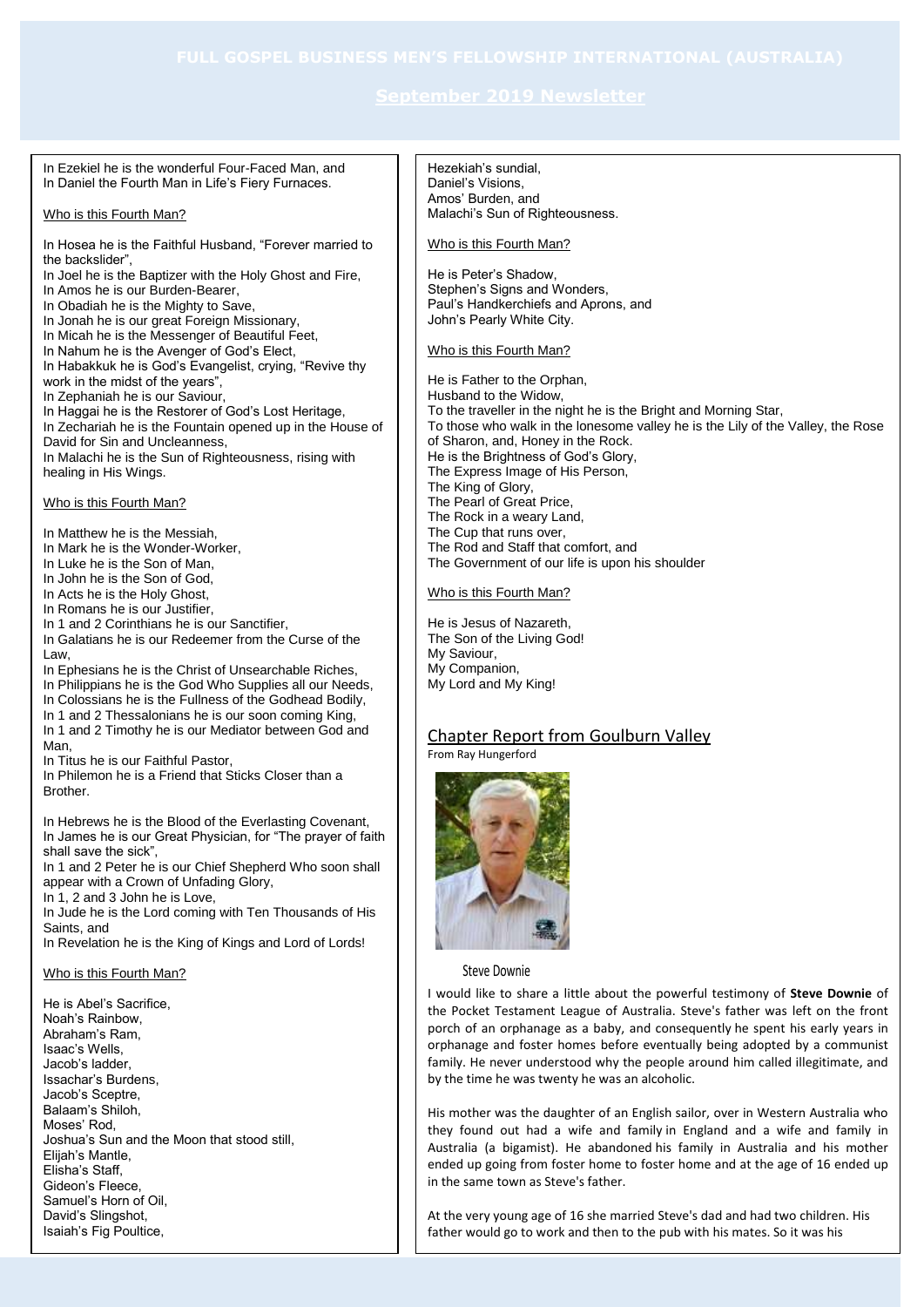mother that kept a very meagre household. They had a third child, a boy (Timmy) who at the age of about 18 months got whooping cough, and in the 1930's the doctors had no answer and Timmy died. Steve's Mum and Dad were devastated, stricken with grief and his Dad felt alone, he could not confide in his pub mates. One day after three months, he had done a lot of walking and he walked into a small church building hoping he would find someone to talk to.

An old gentleman greeted him and he was able to pour out his whole life's story. The old man asked him to read John 3:16 and said to read it out loud (*For God so loved the world that he gave his one and only Son, that whoever believes in him shall not perish but have eternal life.* Then the man said read this passage again and put your name (Charles) in the reading. When he went home that evening his Dad had a new life in Christ, which brought a new beginning for the whole family and he never drank again. After this experience the whole family came to Christ. They had three more sons who all became elders in the church, so this was the background to Steve's story. There was a lot more in his testimony but this was the powerful part which laid the foundation for Steve's Life.

### *By: "[Happy Jack" Burbridge](http://fromcrimetochrist.com/welcome.htm)*

*Author of the amazing prison book: ["The Enforcer"](http://www.fromcrimetochrist.com/Enforcer.htm)*

Deep seated buried anger in a child is all the devil needs to help drive a wedge between that person and God like little else can do. It took Jack many years of his own pain, and causing others a lot of pain, to understand it. I was just 13 years old when I began stealing hub caps with my friends. By the time I was 15 years old I was stealing the whole car. By the age of 21 I was an enforcer for organised crime; by the age of 29 I was a bank robber, heroin addict and next in line for the FBI's 10 Most Wanted List.

My life would be a strange one for a man whose mother had given him to God when he was still a tot in diapers. One day my Mom had taken her two year old toddler in her arms and prayed, "Lord, I dedicate this child to Your service." God had answered, she said, promising that one day I would be His servant. Over the years, Mom had to hold onto that promise, but she never doubted. God had promised and she believed Him. Each time she heard about a new eruption of violence in my life, or read another headline about yet another crime I had committed, she prayed, "When, Lord? *When …?*" When I was eight years old, my Dad came home from the service and trouble came with him. It was 1945 and Dad had seen a lot of war. He had been gone for so many years that Mom had trouble turning the family over to him again; she had been head of the house too long. Their reunion started an argument that lasted for three years, until they finally called it quits.

While Dad was in the service, Mom had worked as a nurse's aide at the local hospital. With both parents gone, Johnny, my big brother, and I were alone together constantly. He became best friend, teacher and father to me. He was my idol and I was his shadow. Johnny taught me, guided me and loved me – and when we were separated, the first seeds of rebellion took root in the fertile soil of anger and hurt. I stood on the steps of the school one sunny afternoon waiting for Johnny to pick me up. Johnny always came for me, but each afternoon I could hardly wait to see him again. As his 1922 Franklin pulled up at the sidewalk, I ran to the car in excitement, but when I opened the door, I saw that he was crying. Silently, I slipped onto the seat beside him and watched the tears rolling down his cheeks. "Mom and Dad … couldn't make it," he said slowly. "I have to go with Dad. You're staying with Mom." The words rang in my ears. What did it mean? Dad had divorced Mom, Johnny explained, but they hadn't separated us. That was the *judge's* decision.

The judge? A judge was somebody who sentenced murderers to the electric chair and made bad men go to prison. Why would a judge want to take Johnny away from me? I stared out the window at the familiar sights of kids walking home from school; at the sidewalks bustling with people who disappeared into the stores and then reappeared behind the decorated windows. I suddenly felt alone – and terrified. Johnny took me home, as he always did. But this was the last time. I stood on the sidewalk crying as I watched his car vanish around the corner.

At first, I couldn't accept the fact that one man, a judge, could have the power to separate Johnny and me. But I gradually understood. When a judge spoke a few words, pounded his gavel a couple of times, everyone had to obey him. I didn't understand all the adult reasons for the divorce – all I knew was that the judge had torn my young life apart. *He* was against me. He wanted to destroy me. He hated me – so I hated him back with an anger I had never known before.

Mom and Dad still went to the same church they had attended together before and Johnny and I were caught in the middle. It was painful for me to watch Dad and Johnny sitting across the church from Mom and me each Sunday. I didn't understand why things had to be this way. Church, I decided, was an uncomfortable place; a place to be avoided. Sitting in church, to me, meant being hurt. ……………………………..*To be Continued*

**EVENTS – See webpage for details**